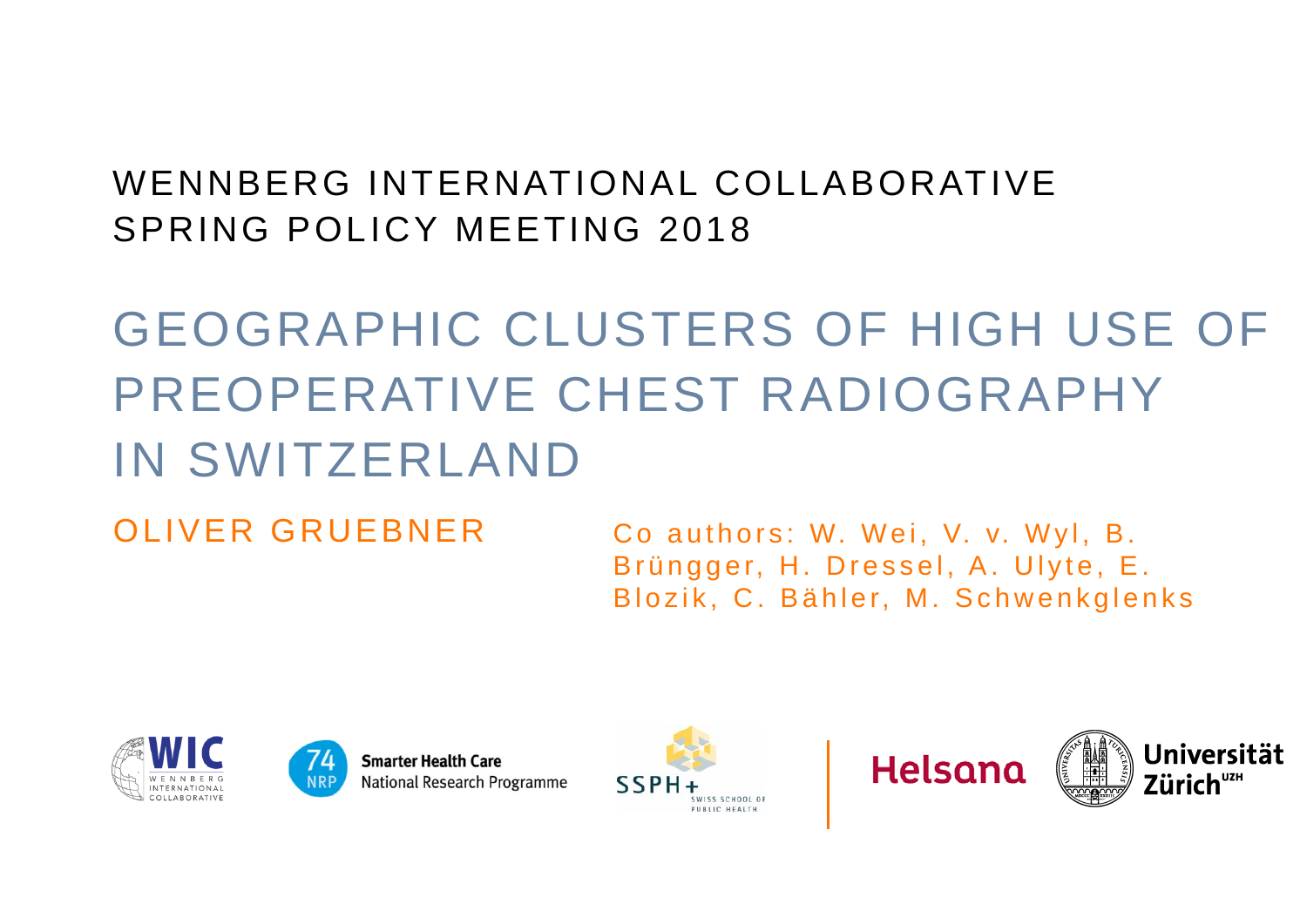## DISCLAIMER

[PLEASE DO NOT CITE WITHOUT AUTHOR AGREEMENT]

wennberg-zurich.org 12.03.18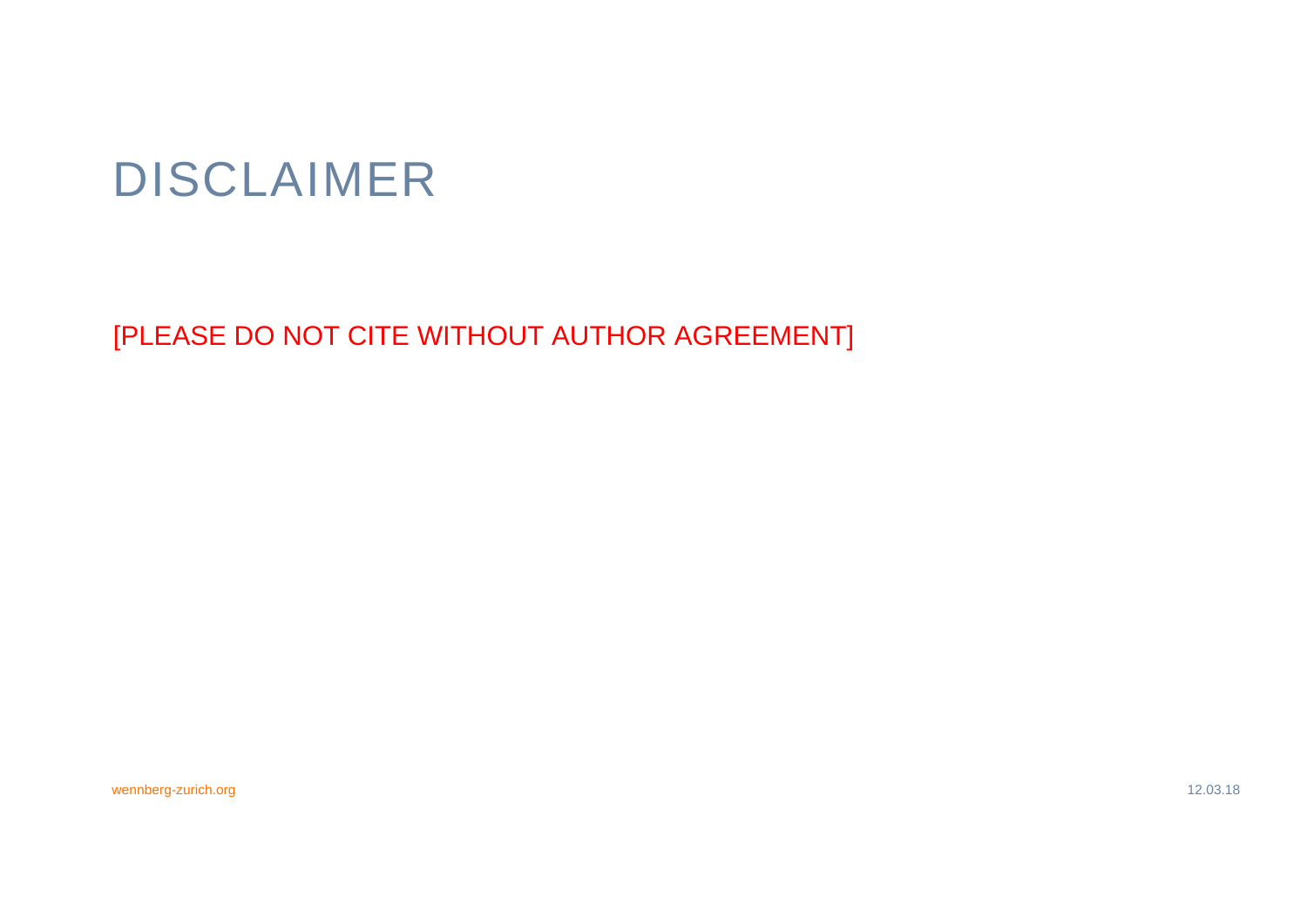## BACKGROUND

#### **Preoperative chest radiography**

is discouraged by most clinical recommendations

#### **Evidence for Switzerland**

Substantial variation in the implementation of these recommendations

#### **Research gaps**

- Specific regions where in Switzerland high use is most prevalent
- $\bullet$ Locational risk factors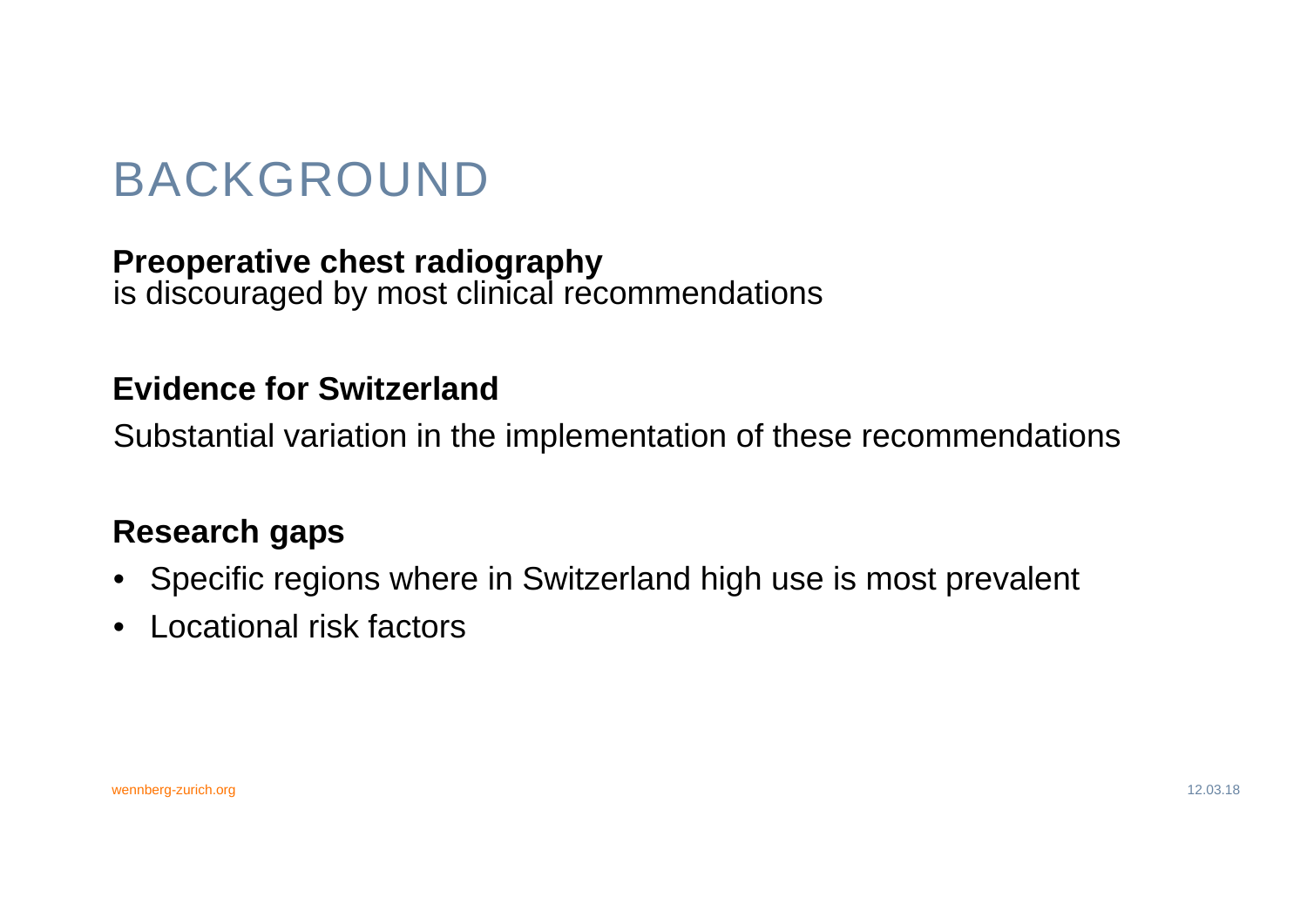## RESEARCH AIMS

- 1) Investigate spatial clusters of risk of preoperative chest radiography
- 2) Assess whether the clusters persisted after adjusting for known influential factors
- 3) Explore the differential risk within clusters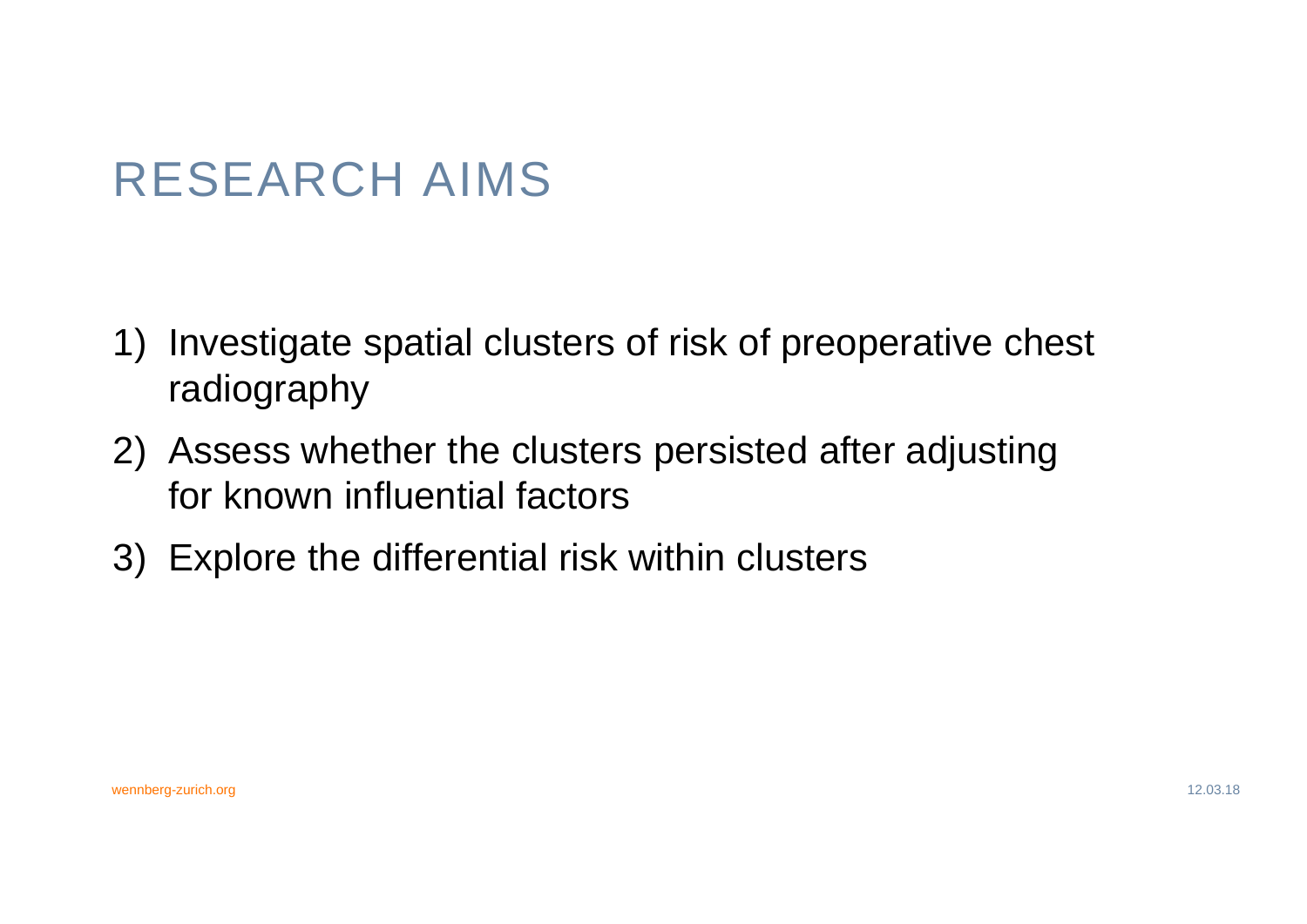## METHODOLOGY

#### **Data**

- •Swiss health insurance claims data
- •Persons who underwent surgery during 2013 to 2015
- • **Outcome**: Patients who received preoperative chest radiography two months before surgery (cases).
- $\bullet$ Spatial level of analysis: Swiss Medstat level (N=705).

#### **Methods**

Spatial scan statistic (SaTScan), Poisson model

- 1st model: Unadjusted
- 2<sup>nd</sup> model: Adjusted (socio-demographic, clinical, insurance, healthcare factors)

wennberg-zurich.org 12.03.18

 $\bullet$  Sensitivity analysis (varying % of background population at risk 10-50%, not reported)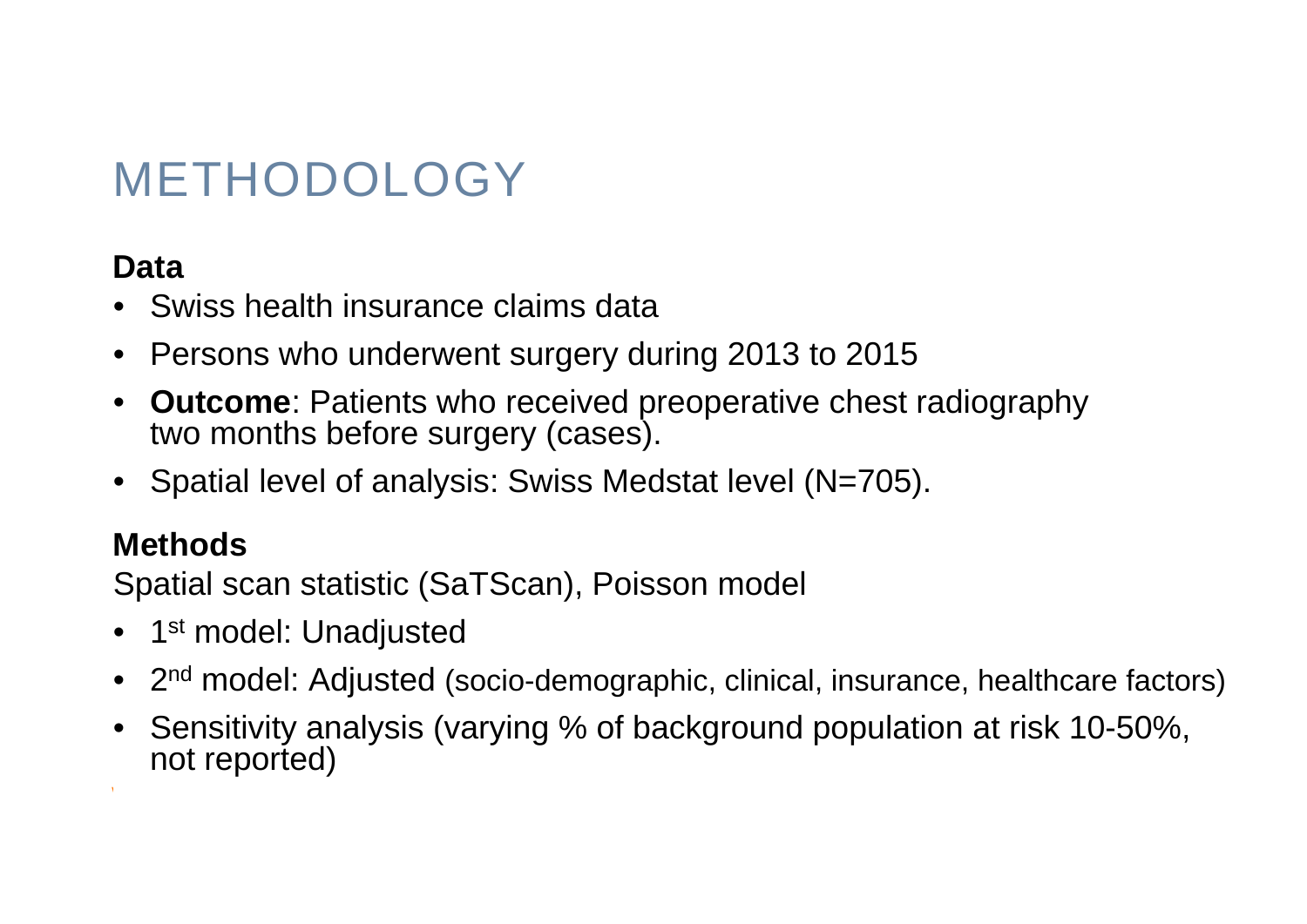## THE SPATIAL SCAN STATISTIC Kulldorff (1997)

Creates an infinite number of distinct geographic circles

**radius of the circle windows varies continuously in size** Containing different sets of neighboring locations

 $\left(\frac{c}{E[c]}\right)^{c} \left(\frac{C-c}{C-E[c]}\right)^{c-c} I($ 

Likelihood function for a specific window:

- C: total number of cases
- c: observed number of cases within the window
- E[c]: expected number of cases within the window under the null-hypothesis
- C-E[c]: expected number of cases outside the window.
- $I()$ : indicator function, equal to 1 when the window has more cases than expected under the null-hypothesis, and 0 otherwise

The likelihood function is maximized over all window locations and sizes

P-value is obtained through Monte Carlo hypothesis testing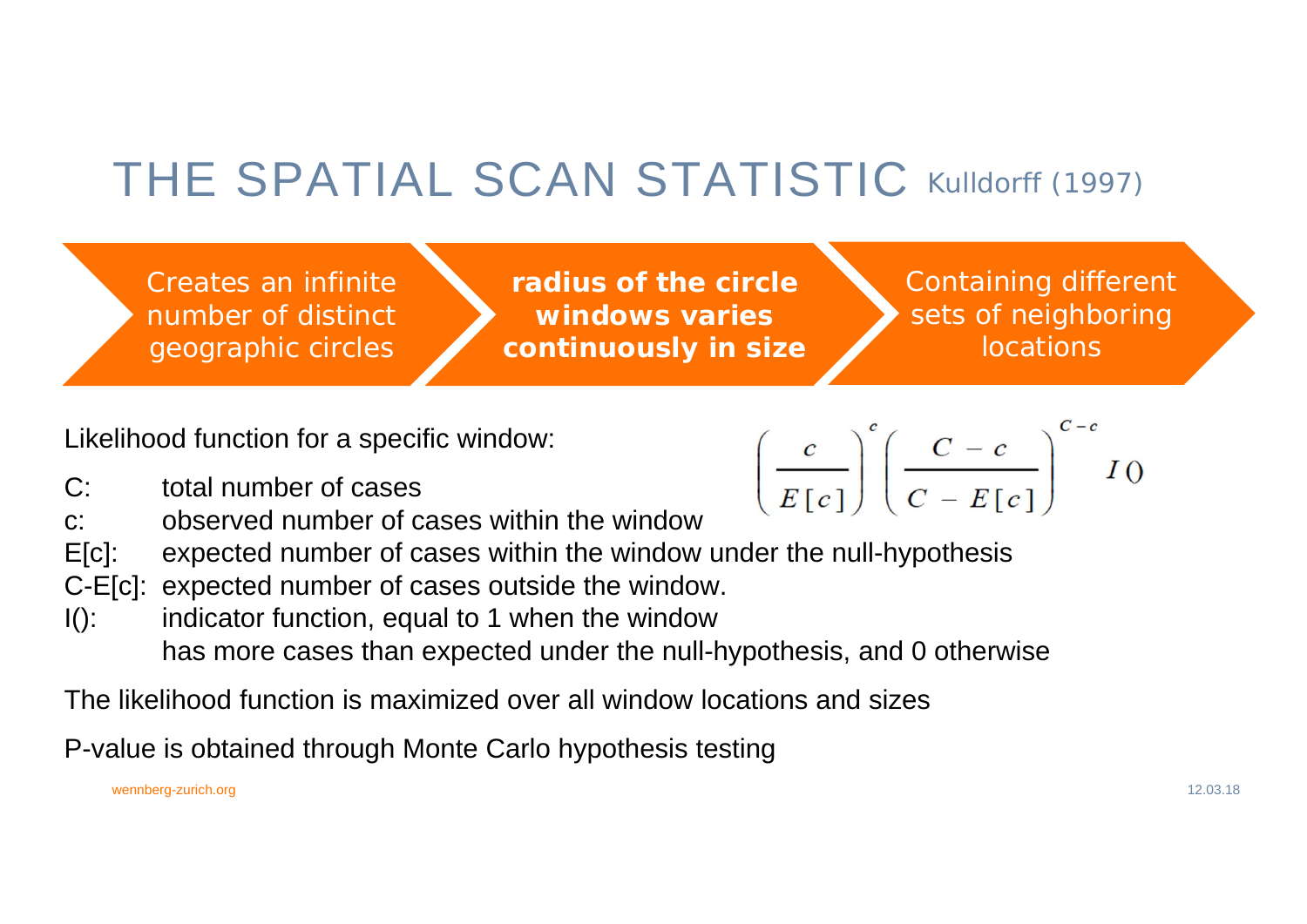# **SPATIAL CLUSTERS** OF HIGH USE Un-<br>PREOPERATIVE CHEST RADIOGRAPHY

**Cluster # Radius (km) # Observations Relative risk (sig.) 50%**1 46.2 215 1.36\*\*\*2 24.2 29 1.92\*\*\* 3 13.9 17 1.44**.**

Significance coding: P <0.1., <0.05<sup>\*</sup>, <0.01<sup>\*\*</sup>, <0.001<sup>\*\*\*</sup>

**Un-**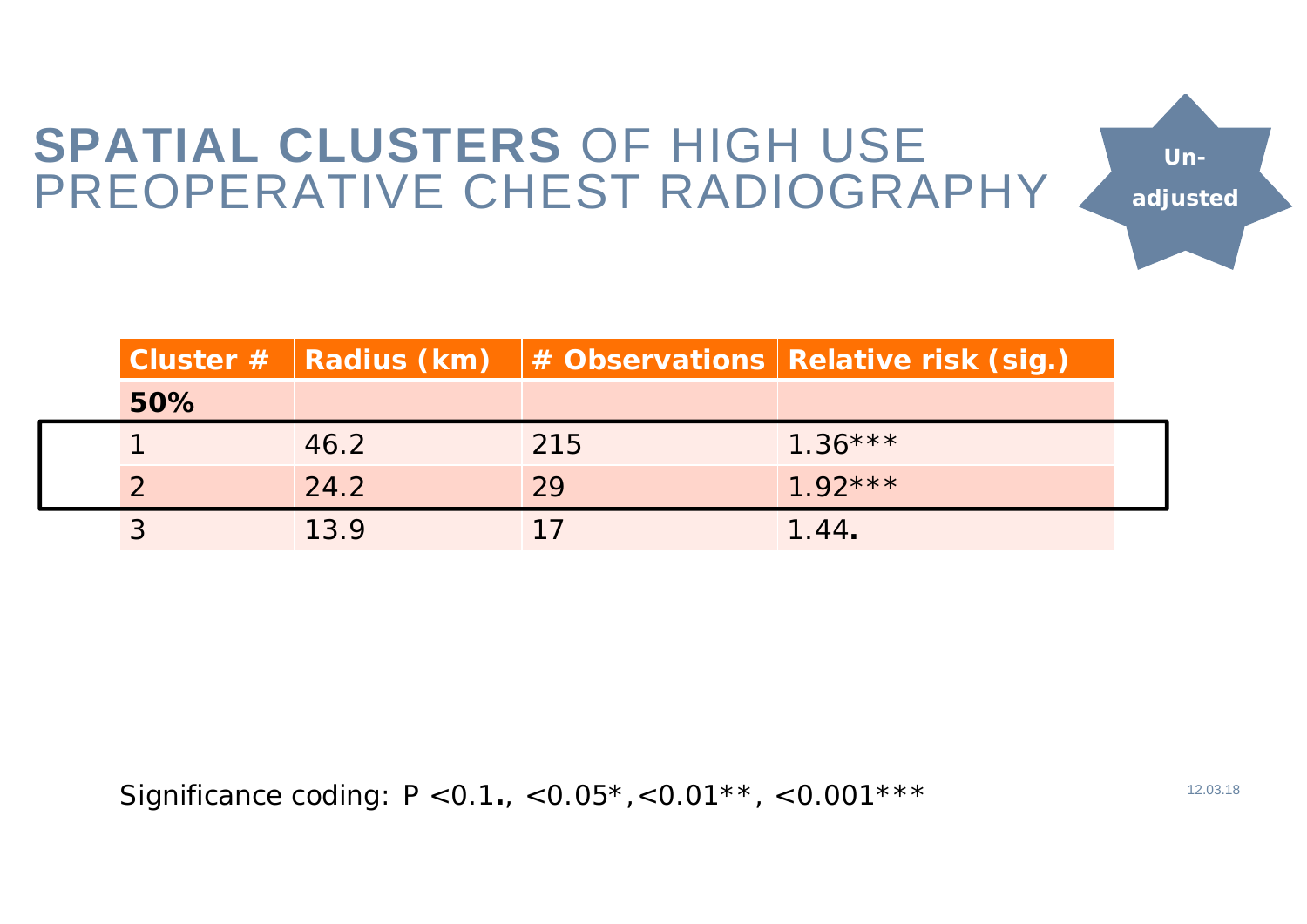# **SPATIAL CLUSTERS** OF HIGH USE Un-<br>PREOPERATIVE CHEST RADIOGRAPHY



**Un-**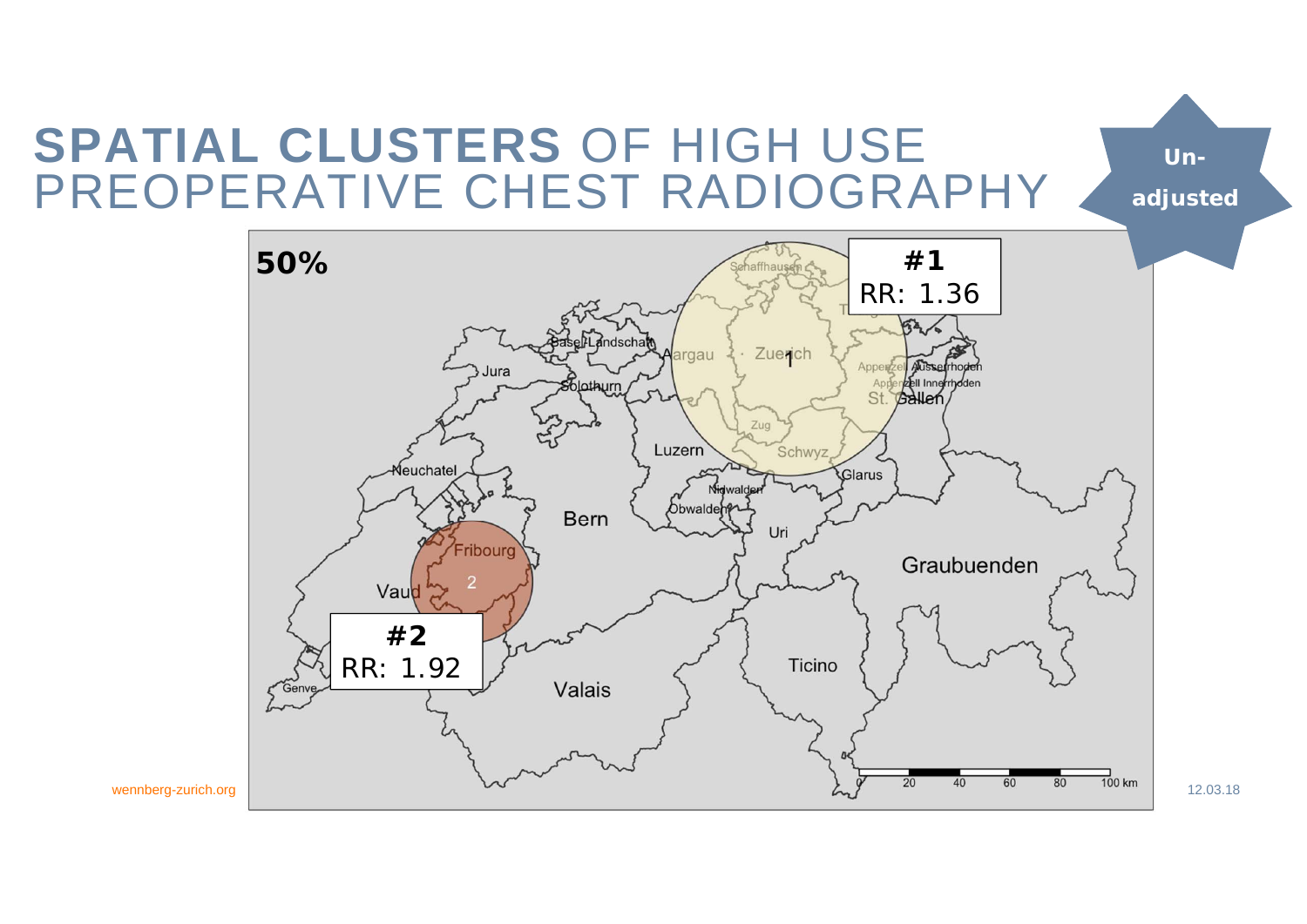### **SPATIAL CLUSTERS** OF HIGH USE PREOPERATIVE CHEST RADIOGRAPHY

**Adjusted**

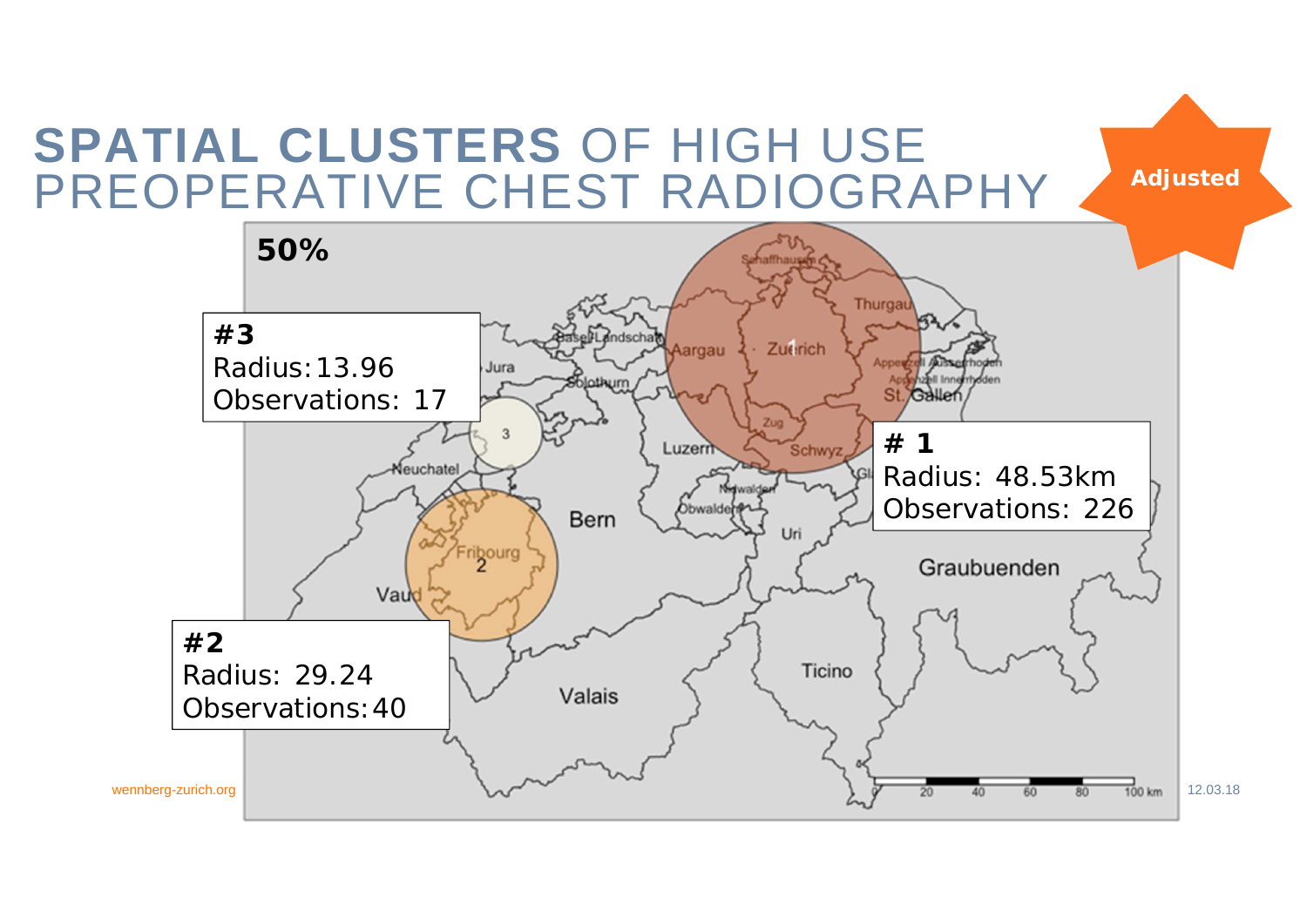### **SPATIAL CLUSTERS** OF HIGH USE PREOPERATIVE CHEST RADIOGRAPHY

**Adjusted**

| Covariate in cluster (50%)         | Cluster #1<br><b>Relative risk</b> | Cluster #2<br><b>Relative risk</b> | Cluster #3<br><b>Relative risk</b> |
|------------------------------------|------------------------------------|------------------------------------|------------------------------------|
| Older age (63 and above)           | $1.37***$                          | $1.69***$                          | $1.35***$                          |
| Female gender                      | $1.36***$                          | $1.90***$                          | $1.57***$                          |
| High franchise (over 500 CHF)      | $1.33***$                          | $1.42***$                          | $1.24***$                          |
| Supplementary hospital insurance   | $1.36***$                          | $1.68***$                          | $1.31***$                          |
| Intrathoric pathology indication   | $1.39***$                          | $1.63***$                          | $1.46***$                          |
| Multimorbidity                     | $1.40***$                          | $1.61***$                          | $1.40***$                          |
| Urban area of residence            | $1.39***$                          | $1.65***$                          | $1.51***$                          |
| Specialized surgery only hospitals | $1.58***$                          | $1.44***$                          | <b>NA</b>                          |
| German language region             | $1.43***$                          | $1.44***$                          | $1.48***$                          |
| High purchasing power of household | $1.48***$                          | $1.64***$                          | $1.40***$                          |
|                                    |                                    |                                    |                                    |

Significance coding: P <0.1., <0.05\*,<0.01\*\*, <0.001\*\*\*  $\,$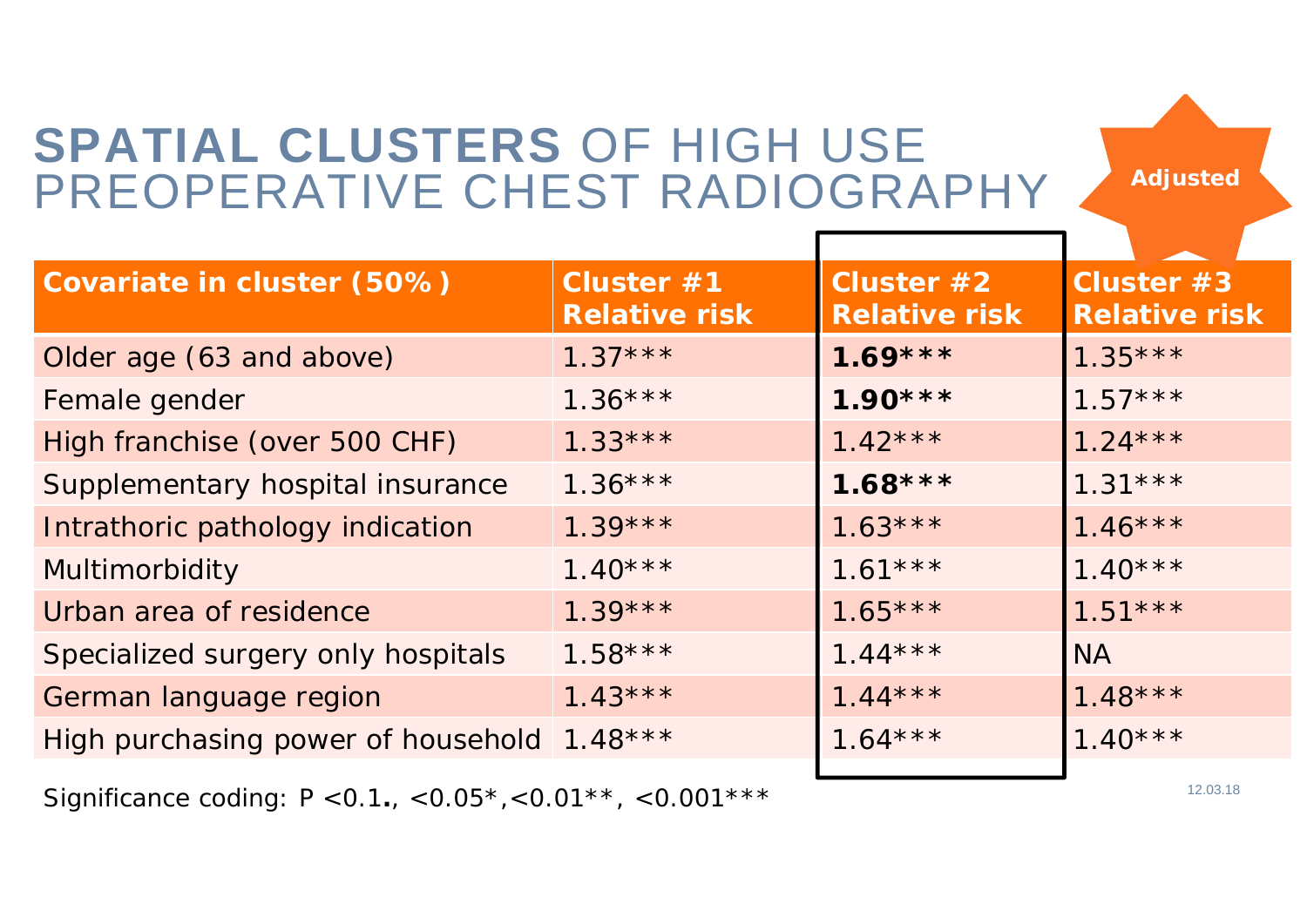## DISCUSSION

- Clusters were found in the German and French speaking regions of Switzerland
- Clusters persisted and one additional emerged after adjustement
- Risk factors were consistent but strength varied across clusters

#### **Limitations**

Medstat region as level of analysis, postal area code or Mobspat also possible

Data is only from one health insurance, combined claims data across different insurances will be beneficial for future analyses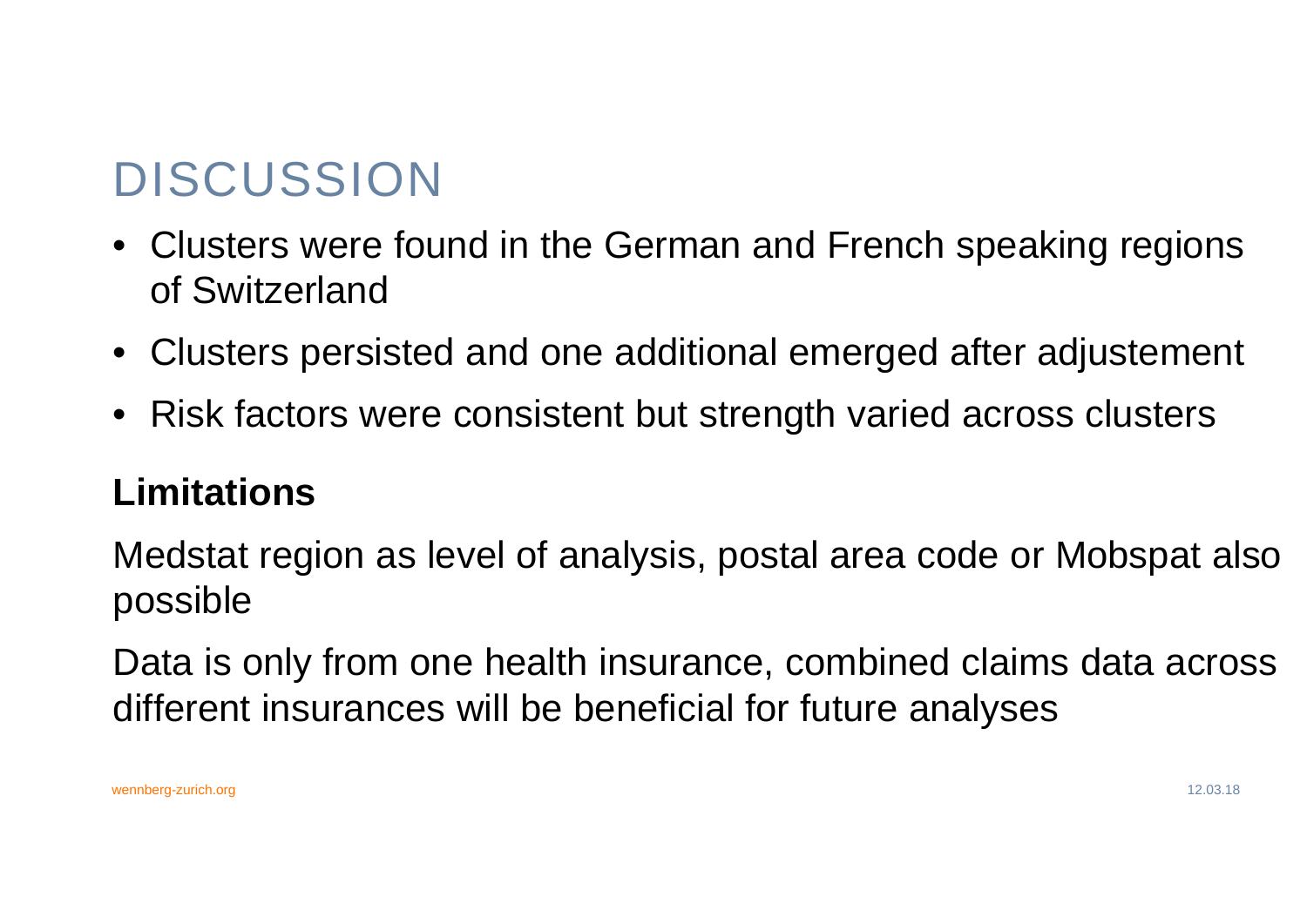## CONCLUSIONS

- High use of preoperative chest radiography is spatially concentrated in specific areas of Switzerland
- This is not explained by previously identified factors
- Identified factors exhibited different importance across regions

Our spatial epidemiological approach helps to

- identify geographic hotspots of potential overuse
- monitor implementations of clinical recommendations in subnational regions.